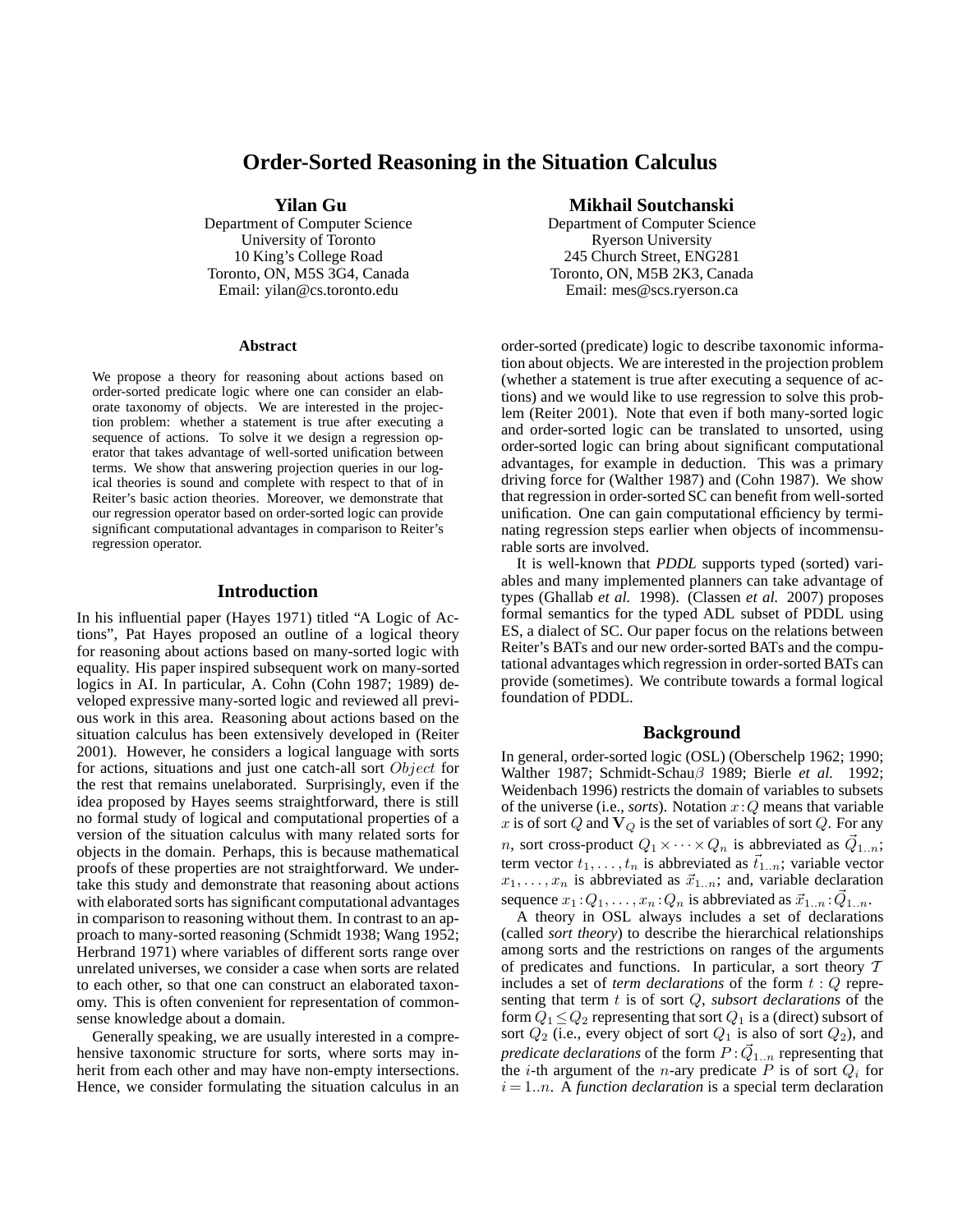where term  $t$  is a function with distinct variables as arguments: for each *n*-ary function  $f$ , the abbreviation of its function declaration is of the form  $f:Q_{1..n}\to Q$ , where  $Q_i$  is the sort of the *i*-th argument of f and Q is the sort of the value of f.  $c$ : Q is a special function declaration, representing that constant  $c$ is of sort  $Q$ . Arguments of equality "=" can be of any sort. Below, we consider a *finite simple* sort theory only, in which there are finitely many sorts and declarations, the term declarations are all function declarations, and for each function there is one and only one declaration.

For any sort theory T, subsort relation  $\leq$  is a partial ordering defined by the reflexive and transitive closure of the subsort declarations. Then, following the standard terminology of lattice theory, if each pair of sort symbols in  $T$  has greatest lower bound (g.l.b.), then we say that *the sort hierarchy of* T *is a meet semi-lattice* (Walther 1987). Moreover, a *wellsorted term* (wrt  $T$ ) is either a sorted variable, or a constant declared in T, or a functional term  $f(\vec{t}_{1..n})$ , in which each  $t_i$  is well-sorted and the sort of  $t_i$  is a subsort of  $Q_i$ , given that  $f: \vec{Q}_{1..n} \to Q$  is in T. A *well-sorted atom* (wrt T) is an atom  $P(\vec{t}_{1..n})$  (can be  $t_1 = t_2$ ), where each  $t_i$  is a wellsorted term of sort  $Q'_i$ , and  $Q'_i \leq_T Q_i$ , given that  $P: \vec{Q}_{1..n}$ is in  $T$ . A *well-sorted formula* (wrt  $T$ ) is a formula in which all terms (including variables) and atoms are well-sorted. Any term or formula that is not well-sorted is called *ill-sorted*. A *well-sorted substitution* (wrt T) is a substitution  $\rho$  s.t. for any variable  $x : Q$ ,  $\rho x$  (the result of applying  $\rho$  to  $x$ ) is a well-sorted term and its sort is a (non-empty) subsort of Q. Given any set  $E = \{(t_{1,1}, t_{1,2}), \ldots, (t_{n,1}, t_{n,2})\}$ , where each  $t_{i,j}$  ( $i = 1..n, j = 1..2$ ) is a well-sorted term, a *well-sorted most general unifier* (well-sorted mgu) of E is a well-sorted substitution that is an mgu of  $E$ . It is important that in comparison to mgu in unsorted logic (i.e., predicate logic without sorts), mgu in OSL can include new weakened variables of sorts which are subsorts of the sorts of unified terms. For example, assume that  $E = \{(x, y)\}\,$ ,  $x \in V_{Q_1}$ ,  $y \in V_{Q_2}$  and the g.l.b. of  ${Q_1, Q_2}$  is a non-empty sort  $Q_3$ . Then,  $\mu = [x/z, y/z]$  (x is substituted by  $z$ ,  $y$  is substituted by  $z$ ) for some new variable  $z \in V_{Q_3}$  is a well-sorted mgu of E. Well-sorted mgu neither always exists nor it is unique. However, it is proved that the well-sorted mgu of unifiable sorted terms is unique up to variable renaming when the sort hierarchy of  $T$  is a meet semi-lattice (Walther 1987).

The semantics of OSL is defined similar to unsorted logic. Note that the definition of interpretations for well-sorted terms and formulas is the same as in unsorted logic, but the semantics is not defined for ill-sorted terms and formulas. For any well-sorted formula  $\phi$ , a T-interpretation  $\mathbb{I} = \langle \mathcal{M}, I \rangle$  is a tuple for a structure  $M$  and an assignment I from the set of free variables to the universe U of  $M$ , s.t. it satisfies the following conditions: (1) For each sort  $Q$ ,  $Q^{\mathbb{I}}$  is a subset of the whole universe U. In particular,  $\top^{\mathbb{I}} = \mathbf{U}$ ,  $\bot^{\mathbb{I}} = \emptyset$ , and  $Q^{\mathbb{I}}_1 \subseteq Q^{\mathbb{I}}_2$  for any  $Q_1 \leq_T Q_2$ . (2) For any predicate declaration  $P: \vec{Q}_{1..n}$ ,  $P^{\mathbb{I}} \subseteq Q^{\mathbb{I}}_1 \times \cdots \times Q^{\mathbb{I}}_n$  is a relation in M. (3) For any function declaration  $f: \vec{Q}_{1..n} \to Q, f^{\mathbb{I}}: Q_1^{\mathbb{I}} \times \cdots \times Q_n^{\mathbb{I}} \to Q^{\mathbb{I}}$ is a function in M. (4)  $x^{\mathbb{I}} = I(x)$  is in  $Q^{\mathbb{I}}$  for any variable  $x \in V_Q$ ,  $c^{\mathbb{I}} \in Q^{\mathbb{I}}$  for any constant declaration  $c : Q$ , and  $(f(\vec{t}_{1..n}))^{\text{I}} \stackrel{def}{=} f^{\text{I}}(t_1^{\text{I}}, \ldots, t_n^{\text{I}})$  for any well-sorted term  $f(\vec{t}_{1..n})$ .

If is not defined for ill-sorted terms and formulas. (5) If  $T$  includes a declaration for equality symbol "=", then  $=$ <sup>"</sup> must be defined as set  $\{(d, d) | d \in \mathbf{U}\}\)$ , i.e., the equality symbol is interpreted by the identity relation on the whole universe. For any sort theory T and a well-sorted formula  $\phi$ , a structure  $\dot{M}$  is a T-model of  $\phi$ , written as  $\mathcal{M} \models_T^{\infty} \phi$  iff for every T-interpretation  $\mathbb{I} = \langle \mathcal{M}, I \rangle$ , I satisfies  $\phi$ . In particular, when  $\phi$  is a sentence, this does not depend on any variable assignment and  $\mathbb{I} = \mathcal{M}$ . Moreover, we say that a T-interpretation  $\mathbb{I} = \langle \mathcal{M}, I \rangle$  satisfies  $\phi$ , written as  $\mathbb{I} \models_T^{\text{os}} \phi$ , if the following conditions (1-7) hold: (1)  $\mathbb{I} \models_{\mathcal{T}}^{\infty} P(\vec{t}_{1..n})$  iff  $(t_1^{\mathbb{I}}, \dots, t_n^{\mathbb{I}}) \in P^{\mathbb{I}}$ .  $(2) \mathbb{I} \models^{\text{os}}_{\mathcal{T}} \neg \phi$  iff  $\mathbb{I} \models^{\text{os}}_{\mathcal{T}} \phi$  does not hold.  $(3) \mathbb{I} \models^{\text{os}}_{\mathcal{T}} \phi_1 \wedge \phi_2$  iff  $\mathbb{I} \models_T^{o} \phi_1$  and  $\mathbb{I} \models_T^{o} \phi_2$ . (4)  $\mathbb{I} \models_T^{o} \phi_1 \vee \phi_2$  iff  $\mathbb{I} \models_T^{o} \phi_1$ or  $\mathbb{I} \models_T^{\text{os}} \phi_2$ . (5)  $\mathbb{I} \models_T^{\text{os}} \phi_1 \supset \phi_2$  iff  $\mathbb{I} \models_T^{\text{os}} \neg \phi_1 \vee \phi_2$ . (6)  $\mathbb{I} \models_T^{\text{os}} \forall x : Q.\phi \text{ iff for every } d \in Q^{\mathbb{I}}, \mathbb{I} \models_T^{\text{os}} \phi[x/d],$ where  $\phi[x/\sigma]$  represent the formula obtained by substituting x with o. (7)  $\mathbb{I} \models_T^{\infty} \exists x : Q.\phi$  iff there is some  $d \in Q^{\mathbb{I}}$  s.t.  $\mathbb{I} \models_T^{\infty} \phi[x/d]$ . Given a sort theory T as the background, a theory Φ including well-sorted sentences only satisfies a wellsorted sentence  $\phi$ , written as  $\Phi \models^{\text{os}}_{\mathcal{I}} \phi$ , iff every model of  $\Phi$  is a model of  $\phi$ .

Note that we follow traditional approaches to sorted reasoning, where sort symbols must not occur as predicates in the formulas. Alternative approaches, called hybrid, allow to mix sort symbols with application specific predicates (see (Weidenbach 1996; Cohn 1989; Bierle *et al.* 1992)).

Due to the space limitations, we skip the background of the situation calculus. Details can be found in (Reiter 2001) and we refer to this language as Reiter's situation calculus below. Note that in this paper, we use  $\models_T^{\text{os}}$  to represent the logical entailment wrt a sort theory T in order-sorted logic,  $\models^{ms}$  to represent the logical entailment in Reiter's situation calculus (a many-sorted logic with one standard sort *Object*), and  $\models^{to}$ to represent the logical entailment in unsorted predicate logic.

## **An Order-Sorted Situation Calculus**

In this paper, we consider a modified situation calculus based on order-sorted logic, called *order-sorted situation calculus* and denoted as  $\mathcal{L}^{OS}$  below.  $\mathcal{L}^{OS}$  includes a set of sorts **Sort** = **Sort**<sub>obj</sub> ∪ { $\top$ ,  $\bot$ ,  $Act$ ,  $Sit$ }, where  $\top$  represents the whole universe,  $\perp$  is the empty sort, Act is the sort for all actions, Sit is the sort for all situations, and  $Sort_{obj}$  is a set of sub-sorts of *Object* including sort *Object* itself. We assume that for every sort (except  $\perp$ ) there is at least one ground term (constant) of this sort to avoid the problem with "empty sorts" (Goguen & Meseguer 1987). Moreover, the number of individual variable symbols of each sort in **Sort** is infinitely countable. For the sake of simplicity, we do not consider functional fluents here.

In the following, we will define *order-sorted basic action theories* (order-sorted BATs) and consider dynamical systems that can be described using such order-sorted BATs. An ordersorted BAT  $\mathcal{D} = (\mathcal{T}_{\mathcal{D}}, \mathbf{D})$  includes the following two parts of theories.

•  $\mathcal{T}_{\mathcal{D}}$  is a sort theory based on a finite set of sorts  $\mathbf{Q}_{\mathcal{D}}$  s.t.  $\mathbf{Q}_{\mathcal{D}} \subseteq$  **Sort** and  $\{\perp, \top, Object, Act, Sit\} \subseteq \mathbf{Q}_{\mathcal{D}}$ . Moreover, the sort theory includes the following declarations for finitely many predicates and functions: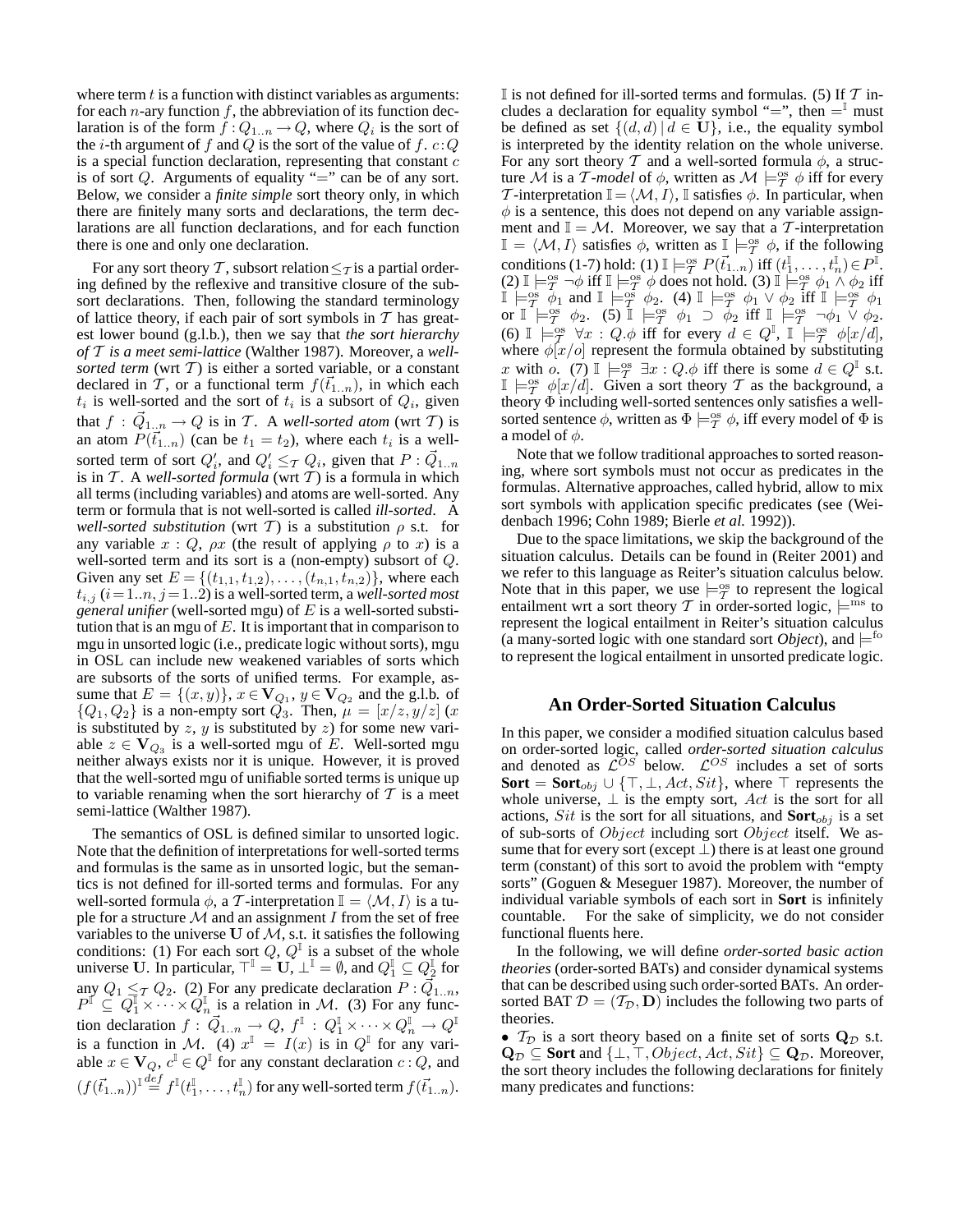**1.** Subsort declarations of the form  $Q_1 \leq Q_2$  for  $Q_1, Q_2 \in$  $\mathbf{Q}_{\mathcal{D}}$  – { $\top$ , Act, Sit}, and subsort declarations: Object  $\leq$   $\top$ ,  $Act \leq \tilde{\top}$ ,  $Sit \leq \top$ .  $\bot \leq Act$ ,  $\bot \leq Sit$ . Here, we only consider those sort theories whose sort hierarchies are meet semilattices.

**2.** One and only one predicate declaration of the form  $F$  :  $\vec{Q}_{1..n}$ for each *n*-ary relational fluent F in the system, where  $Q_i \leq_T$ *Object* and  $Q_i \neq \perp$  for  $i = 1..(n-1)$ , and  $Q_n$  is Sit.

**3.** One and only one predicate declaration for the special predicate  $Poss$ , that is,  $Poss$ :  $Act \times Sit$ .

**4.** One and only one predicate declaration of the form  $P$  :  $\vec{Q}_{1..n}$ for each  $n$ -ary situation independent predicate  $P$  in the system, where  $Q_i \leq_T Object$  and  $Q_i \neq \perp$  for  $i = 1..n$ .

**5.** A special declaration for equality symbol = :  $\top \times \top$ .

**6.** One and only one function declaration of the form A :  $\vec{Q}_{1..n} \rightarrow Act$  for each *n*-ary action function *A* in the system, where  $Q_i \leq T$  *Object* and  $Q_i \neq \bot$  for  $i = 1..n$ . Note that, when  $n = 0$ , the declaration is of form  $A : Act$  for constant action function A.

**7.** One and only one function declaration of the form  $f$ :  $\vec{Q}_{1..n} \rightarrow Q_{n+1}$  for each *n*-ary ( $n \geq 0$ ) situation independent function  $f$  (other than action functions), where each  $Q_i \leq_T Object$  and  $Q_i \neq \perp$  for each  $i = 1..(n+1)$ . Note that, when  $n = 0$ , it is a function declaration for a constant, denoted as  $c:Q$  for constant  $c$  of sort  $Q$ .

**8.** One and only one function declaration  $do: Act \times Sit \rightarrow Sit$ , and  $S_0$ : Sit for the initial situation  $S_0$ .

• D is a set of axioms represented using well-sorted sentences wrt  $T_D$ , which includes the following subsets of axioms.

**1.** Foundational axioms  $\Sigma$  for situations, which are the same as those in (Reiter 2001).

**2.** A set  $\mathcal{D}_{una}$  of unique name axioms for actions: for any two distinct action function symbols  $A$  and  $B$  with declarations  $A: \vec{Q}_{1..n} \rightarrow Act$  and  $B: \vec{Q}'_{1..m} \rightarrow Act$ , we have

$$
(\forall \vec{x}_{1..n} : \vec{Q}_{1..n}, \vec{y}_{1..m} : \vec{Q}'_{1..m}). A(\vec{x}_{1..n}) \neq B(\vec{y}_{1..m})
$$

Moreover, for each action function symbol  $A$ , we have

 $(\forall \vec{x}_{1..n} : \vec{Q}_{1..n}, \vec{y}_{1..n} : \vec{Q}_{1..n}) \cdot A(\vec{x}_{1..n}) = A(\vec{y}_{1..n}) \supset \bigwedge_{i=1}^{n} x_i = y_i$ **3.** The initial theory  $\mathcal{D}_{S_0}$ , which includes well-sorted (firstorder) sentences that are uniform in  $S_0$ . In particular, it includes the unique name axioms for object terms, object constants and/or functional terms: (1) for any two distinct situation-independent function symbols (including constants)  $f_1$  and  $f_2$ , we have  $\forall \vec{x}_{1..n} : \vec{Q}_{1..n} \forall \vec{y}_{1..m} : \vec{Q}'_{1..m} f_1(\vec{x}_{1..n}) \neq$  $f_2(\vec{y}_{1..m})$ , where the functional declarations for  $f_1$  and  $f_2$  are  $f_1$  :  $\vec{Q}_{1..n} \rightarrow Q_{n+1}$   $(n \ge 0)$  and  $f_2$  :  $\vec{Q}'_{1..m} \rightarrow Q'_{m+1}$  $(m \geq 0)$ ; (2) for each situation-independent function f, we have  $f(\vec{x}) = f(\vec{y}) \supset \wedge_{i=1}^{n} x_i = y_i$ , where the functional declaration for f is  $f : \vec{Q}_{1..n} \to Q_{n+1}$   $(n \ge 1)$ .  $\mathcal{D}_{S_0}$  can also include additional constraints that relate to sorts. For instance, there can be finitely many *axioms of disjointness for basic sorts* of the form  $\forall x : Q_i. \forall y : Q_j. (x \neq y)$  for any two disjoint *basic sorts*  $Q_i$  and  $Q_j$ , where a sort  $Q$  is considered basic if there is no sort  $Q' \neq \bot$ , such that  $Q' \leq Q$ .

**4.** A set  $\mathcal{D}_{ap}$  of precondition axioms for actions represented using well-sorted formulas: for each action symbol  $\overline{A}$ , whose sort declaration is  $A: \vec{Q}_{1..n} \to Act$ , its precondition axiom is of the form

$$
(\forall \vec{x}_{1..n} : \vec{Q}_{1..n}, s : Sit). Poss(A(\vec{x}_{1..n}), s) \equiv \phi_A(\vec{x}_{1..n}, s), \quad (1)
$$

where  $\phi_A(\vec{x}_{1..n}, s)$  is a well-sorted formula uniform in s, whose free variables are at most among  $\vec{x}_{1..n}$  and s. **5.** A set  $\mathcal{D}_{ss}$  of successor state axioms (SSAs) for fluents represented using well-sorted formulas: for each fluent  $F$  with declaration  $F: \overline{Q}_{1..n}\times Sit$ , its SSA is of the form

$$
(\forall \vec{x}_{1..n} : \vec{Q}_{1..n}, a : Act, s : Sit).
$$
  
F(\vec{x}\_{1..n}, do(a, s)) \equiv \psi\_F(\vec{x}\_{1..n}, a, s), (2)

where  $\psi_F(\vec{x}_{1..n}, a, s)$  is a well-sorted formula uniform in s, whose free variables are at most among  $\vec{x}_{1..n}$  and  $a, s$ .

Here is a simple example of an order-sorted BAT.

**Example 1** (Transport Logistics) We present an order-sorted BAT D of a simplified example of logistics.  $\mathcal{T}_{\mathcal{D}}$  includes following subsort declarations:

 $MovObj \leq Object, \bot \leq City, \bot \leq Box, \bot \leq Truek,$ 

Truck≤MovObj, City≤Object, Box≤MovObj,

where  $MovObj$  is the sort of movable objects, and other sorts are self-explanatory. The predicate declarations are

 $InCity: MovObj\times City\times Sit, On:Box\times Truek\times Sit$ 

for the fluents  $InCity(o, l, s)$  and  $On(o, t, s)$ . The function declarations for actions  $load(b, t)$ ,  $unload(b, t)$  and  $drive(t, c_1, c_2)$  are obvious. For instance,

 $drive:Truck \times City \times City \rightarrow Act$ 

Besides  $S_0$ : Sit, the constant declarations may include:

 $B_1 : Box.$   $B_2 : Box.$   $T_1 : Truek.$ 

T<sup>2</sup> :Truck, Pasadena:City, Boston:City.

Axioms in  $\mathcal{D}_{S_0}$  can be:

 $\exists x : Box.$   $InCity(x, Boston, S_0),$ 

 $(\forall x : Box, t : Truek)$ . ¬ $On(x, t, S_0)$ ,

 $InCity(T_1, Boston, S_0) \vee InCity(T_2, Boston, S_0).$ 

As an example, the precondition axiom for *load* is:

 $(\forall x:Box, t:Truck, s: Sit). Poss(load(x, t), s) \equiv$ 

 $\neg On(x, t, s) \land \exists y : City. InCity(x, y, s) \land InCity(t, y, s),$ and the preconditions for *unload* and *drive* are obvious. As an example, the SSA of fluent  $InCity$  is:

 $(\forall d: MovObj, c:City, a:Act, s: Sit).$ 

 $InCity(d, c, do(a, s)) \equiv (\exists t: Truek, c_1: City).$ 

 $a=drive(t,c_1,c) \wedge (d=t \vee \exists b:Box.b=d \wedge On(b,t,s))) \vee$ 

 $InCity(d, c, s) \wedge \neg (\exists t: Truck, c_1: City.a = drive(t, c, c_1))$ 

 $\wedge (d=t \vee \exists b : Box.b = d \wedge On(b,t,s))),$ 

and the SSA of fluent  $On$  is obvious.

#### **Order-Sorted Regression and Reasoning**

We now consider the central reasoning mechanism in the order-sorted situation calculus. The definition of a regressable formula of  $\mathcal{L}^{OS}$  is the same as the definition of a regressable formula of  $\mathcal{L}_{sc}$  except that instead of being stated for a formula in  $\mathcal{L}_{sc}$ , it is formulated for a well-sorted formula in  $\mathcal{L}^{OS}$ .

A formula W of  $\mathcal{L}^{OS}$  is *regressable* (wrt an order-sorted BAT D) iff (1) W is a well-sorted first-order formula wrt  $\mathcal{T}_{\mathcal{D}}$ ; (2) every term of sort Sit in W starts from  $S_0$  and has the syntactic form  $do([\alpha_1, \cdots, \alpha_n], S_0),$  where each  $\alpha_i$  is of sort  $Act;$ (3) for every atom of the form  $Poss(\alpha, \sigma)$  in W,  $\alpha$  has the syntactic form  $A(\vec{t}_{1..n})$  for some *n*-ary action function symbol  $A$ ; and (4)  $W$  does not quantify over situations, and does not mention the relation symbols " $\Box$ " or "=" between terms of sort Sit. A *query* is a regressable sentence.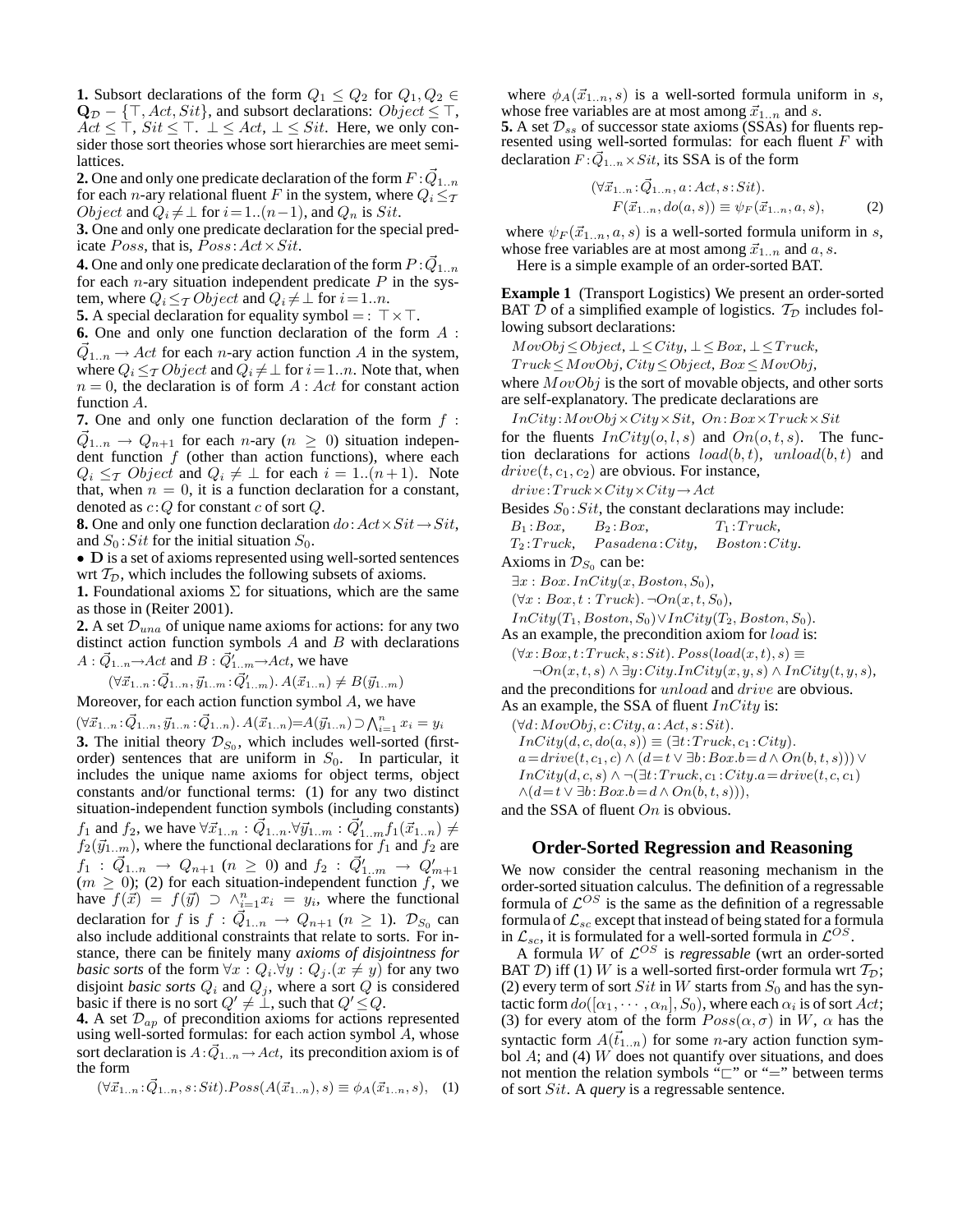**Example 2** Consider the BAT D from Example 1. Let W be  $\exists d:Box. d = Boston \land On(d, T_1, do (load(B_1, T_1), S_0))$ W is a (well-sorted) regressable sentence (wrt  $\mathcal{D}$ ); while

$$
On(Boston, T_1, do (load(B_1, T_1), S_0))
$$

is ill-sorted and therefore is not regressable.

The regression operator  $\mathcal{R}^{os}$  in  $\mathcal{L}^{OS}$  is defined recursively similar to the regression operator in (Reiter 2001). Moreover, we would like to take advantages of the sort theory during regression: when there is no well-sorted mgu for equalities between terms that occur in a conjunctive sub-formula of a query, this sub-formula is logically equivalent to false and it should not be regressed any further. We will see that this key idea helps eliminate useless sub-trees of a regression tree. In what follows,  $\vec{t}$  and  $\vec{\tau}$  are tuples of terms,  $\alpha$  and  $\alpha'$  are terms of sort  $Act$ ,  $\sigma$  and  $\sigma'$  are terms of sort  $Sit$ , and W is a regressable formula of  $\mathcal{L}^{OS}$ .

**1.** If W is a non-atomic formula and is of the form  $\neg W_1$ ,  $W_1\vee W_2,$   $(\exists v\mathbin{:} Q).W_1$  or  $(\forall v\mathbin{:} Q).W_1,$  for some regressable formulas  $W_1, W_2$  in  $\mathcal{L}^{OS}$ , then

 $\mathcal{R}^{os}[\circ W_1] = \circ \mathcal{R}^{os}[W_1]$  for constructor  $\circ \in \{\neg, (\exists x:Q), (\forall x:Q)\}\$  $\mathcal{R}^{os}[W_1 \vee W_2] = \mathcal{R}^{os}[W_1] \vee \mathcal{R}^{os}[W_2].$ 

- **2.** Else, if W is a non-atomic formula, W is not of the form  $\neg W_1, W_1 \lor W_2, (\exists v: Q)W_1$  or  $(\forall v: Q)W_1$ , but of the form  $W_1 \wedge W_2 \wedge \cdots \wedge W_n$  ( $n \geq 2$ ), where each  $W_i$  ( $i = 1..n$ ) is not of the form  $W_{i,1} \wedge W_{i,2}$  for some sub-formulas  $W_{i,1}$ ,  $W_{i,2}$ in  $W_i$ . After using commutative law for  $\wedge$ , without loss of generality, there are two sub-cases:
- **2(a)** Suppose that for some  $j$ ,  $j = 1..n$ , each  $W_i$   $(i = 1..j)$  is of the form  $t_{i,1} = t_{i,2}$  for some (well-sorted) terms  $t_{i,1}, t_{i,2}$ , and none of  $W_k$ ,  $k = (j + 1)...n$ , is an equality between terms. In particular, when  $j = n$ ,  $\bigwedge_{k=j+1}^{n} W_k \stackrel{def}{=} true$ . Then,

R os[W] = 8 >< >: W<sup>1</sup> ∧ W<sup>2</sup> ∧ · · · ∧ W<sup>j</sup> ∧ Ros[W′ 0] if there is a well-sorted mgu µ for {hti,<sup>1</sup>, ti,<sup>2</sup>i |i = 1..j}; false otherwise.

Here,  $W'_0$  is a new formula obtained by applying mgu  $\mu$ to  $\bigwedge_{k=j+1}^{n'} W_k$  and it is existentially-quantified at front for every newly introduced sort weakened variable in  $\mu$ . Moreover, note that based on the assumption that we consider meet semi-lattice sort hierarchies only, such mgu is unique if it exists.

**2(b)** Otherwise,  $\mathcal{R}^{os}[W] = \mathcal{R}^{os}[W_1] \wedge \cdots \wedge \mathcal{R}^{os}[W_n].$ 

- **3.** Otherwise, W is atomic. There are four sub-cases.
- **3(a)** Suppose that W is of the form  $Poss(A(\vec{t}), \sigma)$  for an action term  $A(\vec{t})$  and a situation term  $\sigma$ , and the action precondition axiom for  $A$  is of the form (1). Without loss of generality, assume that all variables in Axiom (1) have had been renamed (with variables of the same sorts) to be distinct from the free variables (if any) of  $W$ . Then,  $\mathcal{R}^{os}[W] = \mathcal{R}^{os}[\phi_A(\vec{t},\sigma)].$
- **3(b)** Suppose that W is of the form  $F(\vec{t}, do(\alpha, \sigma))$  for some relational fluent  $F$ . Let  $F$ 's SSA be of the form (2). Without loss of generality, assume that all variables in Axiom (2) have had been renamed (with variables of the same

sorts) to be distinct from the free variables (if any) of  $W$ . Then,  $\mathcal{R}^{os}[W] = \mathcal{R}^{os}[\psi_F(\vec{t}, \alpha, \sigma)].$ 

**3(c)** Suppose that atom W is of the form  $t_1 = t_2$ , for some well-sorted terms  $t_1, t_2$ . Then,

$$
\mathcal{R}^{os}[W] = \left\{ \begin{array}{ll} W & \text{if there is a well-sorted mgu } \mu \\ & \text{for } \langle t_1, t_2 \rangle; \\ false & \text{otherwise.} \end{array} \right.
$$

**3(d)** Otherwise, if atom W has  $S_0$  as its only situation term, then  $\mathcal{R}^{os}[W] = W$ .

Notice that although the definition seems to depend on syntactic form of a formula, we prove below that for any regressable formulas  $W_1$  and  $W_2$  in  $\mathcal{L}^{OS}$  that are logically equivalent, their regressed results are still equivalent wrt  $D$  (See Corollary 1). Here are some examples.

**Example 3** Consider the order-sorted BAT  $D$  from Example 1 and the query  $W$  from Example 2. Then, it is easy to see that  $\mathcal{R}^{os}[W] = false$ , since there is no well-sorted mgu for  $(d, Boston)$ , where  $d:Box$ . Now, let  $W_1$  be

 $\neg \forall d: Box. d \neq Boston \lor \neg On(d, T_1, do (load(B_1, T_1), S_0)).$  $W_1$  is a sentence that is equivalent to W. It is easy to check that  $\mathcal{R}^{os}[W_1]$  is a formula equivalent to  $false$  (wrt  $\mathcal{D}$ ).

Given an order-sorted BAT  $\mathcal{D} = (\mathcal{T}_{\mathcal{D}}, \mathbf{D})$  and the ordersorted regression operator defined above, to show the correctness of the newly defined regression operator, we prove the following theorems similar to that of in (Reiter 2001).

**Theorem 1** *If* W *is a regressable formula wrt* D*, then*  $\mathcal{R}^{os}[W]$  is a well-sorted  $\mathcal{L}^{OS}$  formula (including false) that *is uniform in*  $S_0$ . Moreover,  $\mathbf{D} \models_{\mathcal{T}_{\mathcal{D}}}^{\infty} W \equiv \mathcal{R}^{os}[W]$ .

**Theorem 2** *If* W *is a regressable formula wrt* D*, then*  $\mathbf{D} \models_{\mathcal{T}_{\mathcal{D}}}^{\mathcal{S}_{\mathcal{S}}} W \text{ iff } \mathcal{D}_{S_{0}} \cup \mathcal{D}_{una} \models_{\mathcal{T}_{\mathcal{D}}}^{\mathcal{S}_{\mathcal{S}}} \mathcal{R}^{os}[W].$ 

Hence, to reason whether  $\mathbf{D} \models_{\mathcal{T}_{\mathcal{D}}}^{\mathcal{S}_{\mathcal{B}}} W$  is the same as to compute  $\mathcal{R}^{os}[W]$  first and then to reason whether  $\mathcal{D}_{S_0} \cup \mathcal{D}_{una}$   $\models^{\text{os}}_{\mathcal{D}_{D}}$  $\mathcal{R}^{os}[W]$ . Besides, according to Theorem 1, it is easy to see that the following consequence holds.

**Corollary 1** If  $W_1$  and  $W_2$  are regressable formulas in  $\mathcal{L}^{OS}$  $s.t. \models_{\mathcal{T}_{\mathcal{D}}}^{\infty} W_1 \equiv W_2$ , then  $\mathbf{D} \models_{\mathcal{T}_{\mathcal{D}}}^{\infty} \mathcal{R}^{os}[W_1] \equiv \mathcal{R}^{os}[W_2]$ .

Intuitively, Corollary 1 states that the regressed results of two logically equivalent regressable formulas (possibly having different syntactic forms only) are still equivalent.

# **Order-Sorted Situation Calculus v.s. Reiter's Situation Calculus**

Although BATs and regressable formulas in  $\mathcal{L}^{OS}$  are based on OSL, they can be related to BATs and regressable formulas in Reiter's situation calculus as stated in Theorem 3.

**Theorem 3 (Soundness)** *For any BAT* D *and any query* W in order-sorted situation calculus  $\mathcal{L}^{OS}$ , there exists a corre*sponding BAT* D′ *and a corresponding query* W′ *in Reiter's situation calculus s.t.*

$$
\mathbf{D}\models_{\mathcal{T}_{\mathcal{D}}}^{\text{os}} W \text{ iff } \mathcal{D}'\models^{\text{ms}} W'.
$$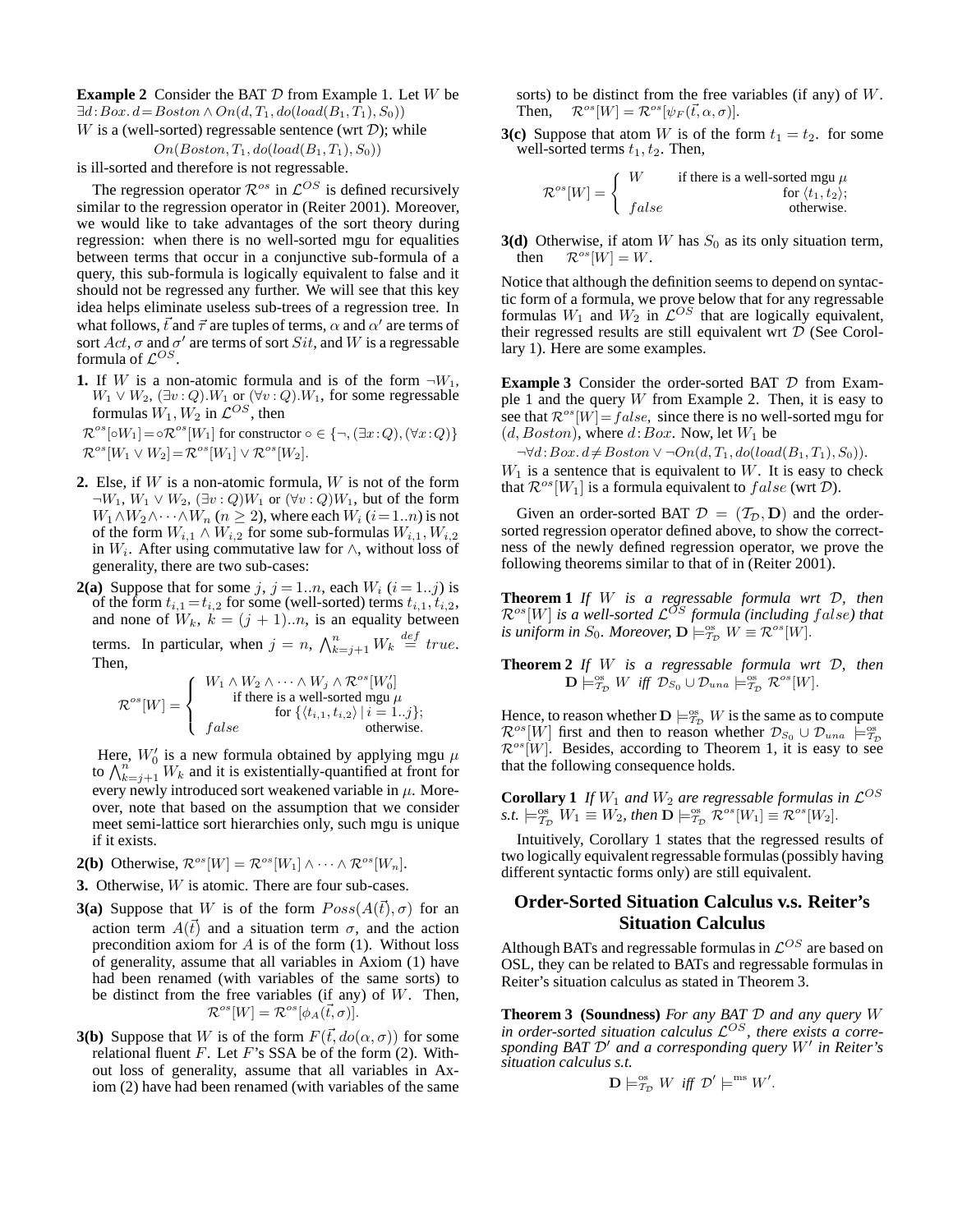Intuitively, we would like to show that the order-sorted situation calculus  $\mathcal{L}^{OS}$  is correct, or *sound*, in the sense that for any query in  $\mathcal{L}^{OS}$  that can be answered in its background BAT in  $\mathcal{L}^{OS}$ , we always can find a way to represent the BAT and the query in Reiter's situation calculus  $\mathcal{L}_{sc}$  s.t. the corresponding query in  $\mathcal{L}_{sc}$  can be answered wrt the corresponding BAT in  $\mathcal{L}_{sc}.$ 

It is hard to prove Theorem 3 directly. Inspired by the *standard relativization* of OSL to unsorted (first-order) logic, our general idea of proving Theorem 3 is as follows. In Step 1, we prove that there is an unsorted theory  $\mathcal{D}''$  (via *strong relativization*) and an unsorted first-order sentence W′′ (via *relativization*) s.t.  $\mathbf{D} \models_{\mathcal{T}_{\mathcal{D}}}^{\infty} W$  iff  $\mathcal{D}'' \models^{\text{fo}} W''$ . In Step 2, we construct a BAT D′ (called the *corresponding Reiter's BAT of*  $D$  below) and a regressable formula  $\hat{W}'$  (called the *translation of* W below) in Reiter's situation calculus, s.t.  $\mathcal{D}' \models^{\text{ms}} W'$ iff  $\mathcal{D}^{\prime\prime\prime} \models^{\text{fo}} W^{\prime\prime\prime}$ , for some unsorted theory  $\mathcal{D}^{\prime\prime\prime}$  (via standard relativization) and sentence  $W'''$  (via relativization). Finally, in Step 3, we show that  $\mathcal{D}''' \models^{\text{fo}} \dot{W}'''$  iff  $\mathcal{D}'' \models^{\text{fo}} \dot{W}''$ .

$$
\mathbf{D} \models_{\mathcal{T}_{\mathcal{D}}}^{\text{os}} W \stackrel{\text{(Step 1)}}{\iff} \mathcal{D}'' \models^{\text{fo}} W''
$$
  

$$
\Downarrow (\text{Step 3})
$$
  

$$
\mathcal{D}' \models^{\text{ms}} W' \stackrel{\text{(Step 2)}}{\iff} \mathcal{D}''' \models^{\text{fo}} W'''
$$

Fig 1. Diagram of the Outline for Proving Theorem 3

To prove Theorem 3, we first define some concepts and prove Lemma 1 for later convenience. First, for any sort  $Q$ in the language of  $\mathcal{L}^{OS}$ , we introduce a unary predicate  $Q(x)$ , which will be true iff x is of sort Q in  $\mathcal{L}^{OS}$ .

**Definition 1** For any well-sorted formula  $\phi$  in  $\mathcal{L}^{OS}$ ,  $rel(\phi)$ , a *relativization* of  $\phi$ , is an unsorted formula defined as:

For every atom 
$$
P(\vec{t})
$$
,  $rel(P(\vec{t})) \stackrel{def}{=} P(\vec{t})$ ;  $rel(\neg \phi) \stackrel{def}{=} \neg rel(\phi)$ ;  
\n $rel(\phi \circ \psi) \stackrel{def}{=} rel(\phi) \circ rel(\psi)$  for  $\circ \in \{\land, \lor, \supset\}$ ;  
\n $rel((\forall x : Q)\phi) \stackrel{def}{=} (\forall y)[Q(y) \supset rel(\phi[x/y])]$ ;  
\n $rel((\exists x : Q)\phi) \stackrel{def}{=} (\exists y)[Q(y) \land rel(\phi[x/y])]$ .  
\nMoreover, for any set *Set* of well-sorted formulas,  
\n $rel(Set) = \{rel(\phi) | \phi \in Set\}$ .

Note that all formulas in  $\mathcal{L}_{sc}$  are well-sorted wrt the sort theory of  $\mathcal{L}_{sc}$ . Hence, the definition of rel can also be applied to any formula or a set of formulas in Reiter's situation calculus.

**Definition 2** For any sort theory  $T_{\mathcal{D}}$  in  $\mathcal{L}^{OS}$ , the set of bridge *axioms* of  $T_D$ ,  $BA(T_D)$ , is a set of the following formulas: (**a**)  $(\forall x) \cdot Q_2(x) \supset Q_1(x)$  for each  $Q_2 \leq Q_1 \in \mathcal{T}_2$ ;

(**b**)  $Q(c)$  for each  $c:Q \in \mathcal{T}_{\mathcal{D}}$ ;

(**c**)  $(\forall \vec{x}_{1..n})$ .  $\bigwedge_{i=1}^{n} Q_i(x_i) \supset Q(f(\vec{x}_{1..n}))$  for each  $f : \vec{Q}_{1..n} \to$  $Q \in T_{\mathcal{D}}$ .

Moreover, let  $Sorted(x)$  be an auxiliary predicate that does not appear in  $\mathcal{D}$ : it is a purely technical device used for proving Theorem 3. The set of *strong bridge axioms* of  $T_{\mathcal{D}}$ ,  $SBA(T_{\mathcal{D}})$ , is also a set of unsorted axioms  $BA(T_{\mathcal{D}}) \cup$  $sba(\mathcal{T}_D)$ , where  $sba(\mathcal{T}_D)$  includes the following axioms:

 $(d)$   $(\forall \vec{x}_{1..n}) \cdot P(\vec{x}_{1..n}) \supset \bigwedge_{i=1}^{n} Q_i(x_i) \wedge Sorted(x_i)$  for each  $P: \vec{Q}_{1..n} \in \mathcal{T}_{\mathcal{D}};$ 

**(<b>e**)  $(\forall \vec{x}_{1..n}).Q(f(\vec{x}_{1..n})) \land Sorted(f(\vec{x}_{1..n})) \supset \bigwedge_{i=1}^{n} (Q_i(x_i) \land$ Sorted(x<sub>i</sub>)) for each  $f : \vec{Q}_{1..n} \to Q \in T_{\mathcal{D}}$ .

Intuitively,  $Sorted(t)$  means that term t is well-sorted (wrt  $(D)$ . (a functional term is well-sorted and of its own sort, respectively), then all its arguments should be well-sorted and of the corresponding sorts wrt the predicate declaration (the function declaration, respectively). Note that although  $Sorted$ may satisfy other characterizing axioms than axioms in (d) and (e) according to its intuitive meaning, but adding axioms in (d) and (e) to the strong relativization theory of  $D$  defined below is enough for us to prove Theorem 3.

**Definition 3** For any order-sorted BAT  $D$  in  $\mathcal{L}^{OS}$ , the *strong relativization of* D, an unsorted theory, is defined as  $REL_S(\mathcal{D}) \stackrel{def}{=} rel(\mathbf{D}) \cup SBA(\mathcal{T}_{\mathcal{D}}).$ 

Consider any BAT  $\mathcal{D}_1$  in Reiter's situation calculus  $\mathcal{L}_{sc}$ , which has a finite set  $\mathcal{T}_{\mathcal{D}_1}$  of function declarations and predicate declarations for all predicates and functions appeared in  $\mathcal{D}_1$ . The *standard relativization of*  $\mathcal{D}_1$ , an unsorted theory, is defined as

$$
REL(\mathcal{D}_1) \stackrel{def}{=} rel(\mathcal{D}_1) \cup BA(\mathcal{T}_{\mathcal{D}_1}).
$$

The reasons for differences between the two cases in Def. 3 are that (1) we include the sort theory in each BAT of ordersorted situation calculus, while Reiter's situation calculus mentions sort declarations generally in the signature of  $\mathcal{L}_{sc}$ , and (2) we need strong relativization for order-sorted BATs and only need standard relativization for Reiter's BATs to prove Theorem 3. In comparison to the standard relativization, the strong relativization adds additional axioms of the form (d) and (e) in Def. 2. They are based on the sort theory that includes one and only one declaration for each predicate P or for each function f, respectively. We can also prove a relativization theorem as follows for the strong relativization similar to the Sort Theorem proved in (Walther 1987) and/or the relativization theorem proved in (Schmidt-Schau $\beta$  1989).

**Lemma 1** *Consider any regressable formula* W *with a background BAT* D *in order-sorted situation calculus* L OS*. Then,*  $\mathbf{D} \models_{\mathcal{T}_{\mathcal{D}}}^{\infty} W$  *iff*  $REL_S(\mathcal{D}) \models^{\text{fo}} rel(W)$ *.* 

We therefore can prove Step 1 in Fig. 1 using Lemma 1. Because Reiter's situation calculus is a many-sorted logical language with special formats for precondition axioms and SSAs, we cannot use rel to relate  $\hat{\mathcal{D}}$  in  $\mathcal{L}^{OS}$  with a Reiter's BAT directly. It is also the reason why strong relativization is introduced. To construct a Reiter's BAT  $\mathcal{D}'$  and a regressable formula  $W'$  that satisfy the theorem, we first define another translation function  $tr(W)$  as follows.

**Definition 4** Consider any well-sorted formula  $\phi$  in  $\mathcal{L}^{OS}$ . A *translation* of  $\phi$  to a (well-sorted) sentence in Reiter's situation calculus, denoted as  $tr(\phi)$ , is defined recursively as follows:

For every atom  $P(\vec{t}), tr(P(\vec{t})) \stackrel{def}{=} P(\vec{t}); tr(\neg \phi) \stackrel{def}{=} \neg tr(\phi);$  $tr((\exists x:\bot)\phi) \stackrel{def}{=} false; tr((\forall x:Q)\phi) \stackrel{def}{=} \neg tr((\exists x:Q.\neg\phi));$  $tr((\exists x:Q)\phi) \stackrel{def}{=} (\exists x:Q) tr(\phi)$ , if  $Q \in \{Object, Act, Sit\}.$  $tr((\exists x\cdot \top)\phi) \stackrel{def}{=} (\exists x\cdot Object)tr(\phi) \vee (\exists x\cdot Act)tr(\phi) \vee$  $(\exists x: Sit) tr(\phi);$  $tr((\exists x:Q)\phi) \stackrel{def}{=} (\exists y:Object)[Q(y) \wedge tr(\phi(x/y))],$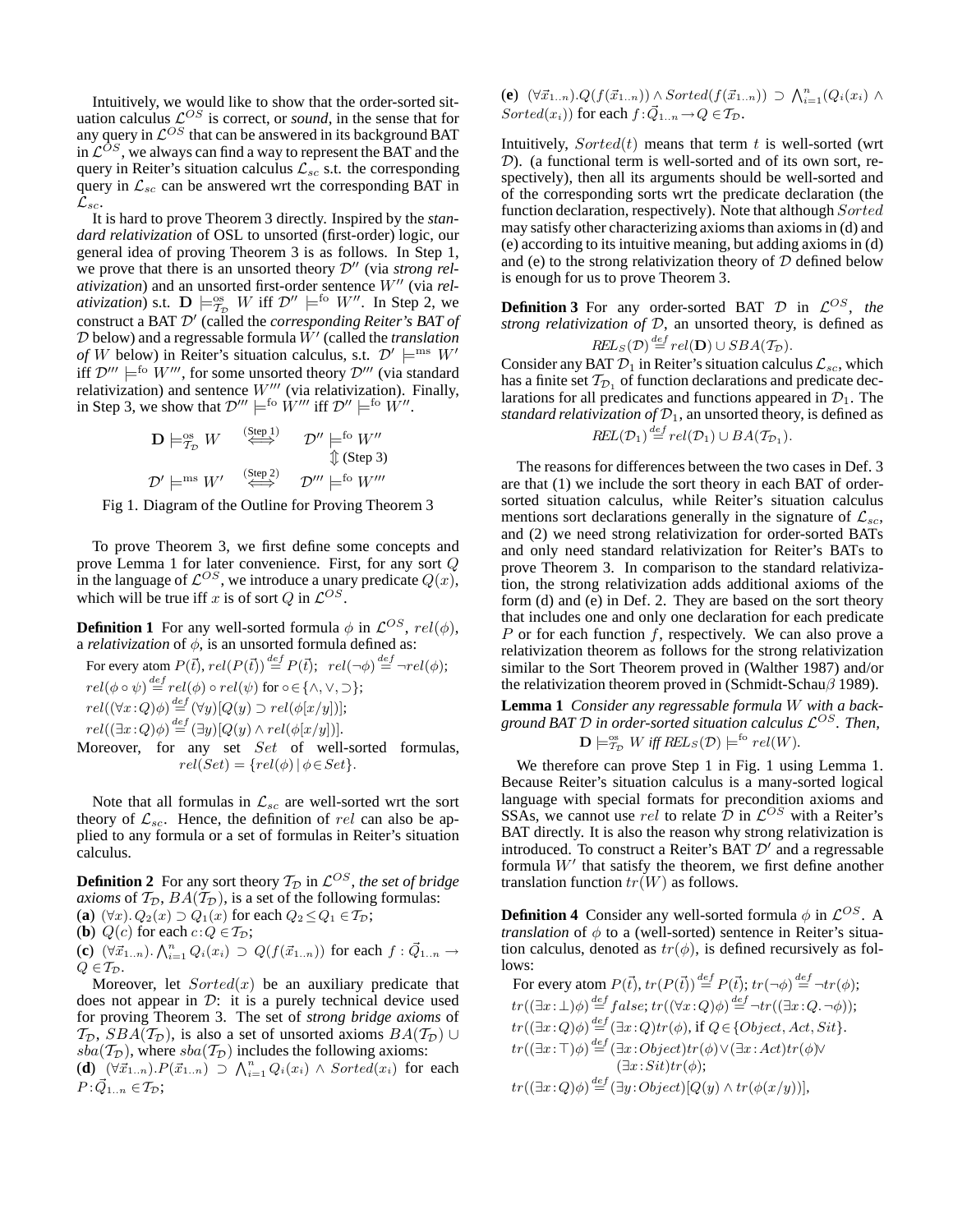if 
$$
Q \in \{\top, \bot, Object, Act, Sit\};
$$
  
 $tr(\phi \circ \psi) \stackrel{def}{=} tr(\phi) \circ tr(\psi)$  for  $\circ \in \{\supset, \land, \lor, \supset, \equiv\}.$ 

The translation function  $tr$  defined above is a mapping from well-sorted formulas wrt the sort theory of some BAT  $D$  (or, wrt  $D$  for simplicity) in  $\mathcal{L}^{OS}$  to well-sorted formulas in  $\mathcal{L}_{sc}$ . Moreover, it is easy to prove by structural induction the following lemma for rel and tr, which will be useful for proving Theorem 3.

**Lemma 2** Consider any well-sorted formula  $\phi$  in  $\mathcal{L}^{OS}$ . Then,  $\models^{fo} rel(tr(\phi)) \equiv rel(\phi).$ 

Consider any order-sorted BAT D. We construct the *corresponding Reiter's BAT of*  $D$ *, denoted as*  $TR(D)$ *, that will* be the Reiter's BAT we are looking for in Theorem 3. Notice that in (Reiter 2001), sorted quantifiers are omitted as a convention, because their sorts are always obvious from context. Hence, when we construct the BAT  $TR(D)$  in Reiter's situation calculus below, all free variables are implicitly universally sorted-quantified according to their obvious sorts. The function and predicate declarations are always standard, hence are not mentioned here.

•  $TR(D)$  includes the foundational axioms and the set of unique name axioms for action functions in Reiter's situation calculus.

• The initial theory of  $TR(D)$ , say  $\mathcal{D}'_{S_0}$ , includes the following axioms. Note that for axioms in items (**3**)–(**5**) below, predicate  $Sorted$  is auxiliary wrt  $D$  and each  $x_i$  is universally quantified with a default sort  $Object(Q_i)$  itself, respectively) if  $Q_i \leq_T Object$  ( $Q_i \nleq_T Object$ , respectively).

**1.** For any well-sorted sentence  $\phi \in \mathcal{D}_{S_0}$ ,  $tr(\phi)$  is in  $\mathcal{D}'_{S_0}$ .

**2.** For each declaration  $Q_2 \leq Q_1$  in  $\mathcal{T}_{\mathcal{D}}$ , add an axiom  $tr((\forall x \in \mathcal{D})$  $\top$ ).(∃ $y_2$ : $Q_2$ . $x = y_2$ ) ⊃ (∃ $y_1$ : $Q_1$ . $x = y_1$ )).

**3.** For each declaration  $f : \vec{Q}_{1..n} \to Q$  in  $\mathcal{T}_{\mathcal{D}}$   $(n \geq 1)$ , add an axiom  $tr((\forall \vec{x}_{1..n} : \vec{Q}_{1..n}).(\exists y : Q).y = f(\vec{x}_{1..n})).$ 

We also add an axiom

 $Q(f(\vec{x}_{1..n})) \wedge Sorted(f(\vec{x}_{1..n})) \supset$ 

 $tr((\exists \vec{y}_{1..n}:\vec{Q}_{1..n}).\bigwedge_{i=1}^n(x_i=y_i \wedge Sorted(x_i)))$ 

if  $Q \leq_T Object$  and  $Q \neq Object$ , or add an axiom  $((\exists y:Q).y = f(\vec{x}_{1..n}) \wedge Sorted(y)) \supset$  $tr((\exists \vec{y}_{1..n}:\vec{Q}_{1..n})\cdot \bigwedge_{i=1}^n (x_i=y_i \wedge Sorted(x_i)))$ 

otherwise.

**4.** For each situation-independent predicate declaration  $P:\vec{Q}_{1..n}$ , add an axiom

 $P(\vec{x}_{1..n}) \supset tr((\exists \vec{y}_{1..n} : \vec{Q}_{1..n}). \bigwedge_{i=1}^{n} (x_i = y_i \wedge Sorted(x_i))).$ 

**5.** For each fluent declaration  $F: \vec{Q}_{1..n} \times Sit$ , add an axiom  $F(\vec{x}_{1..n}, S_0) \supset tr((\exists \vec{y}_{1..n}; \vec{Q}_{1..n}), \bigwedge_{i=1}^n (x_i = y_i \wedge Sorted(x_i))).$ 

**6.** For any constant declaration  $c:Q$  where  $Q \leq_T Object$  and  $Q \neq Object$ , add an axiom  $Q(c)$ . Note that other constant declarations will still be kept in the sort theory of  $\mathcal{L}_{sc}$  by default  $(e.g., S_0: Sit).$ 

• For action  $A(\vec{x}_{1..n})$  whose precondition axiom in  $\mathcal{D}_{ap}$  has the form Eq.  $(1)$ , we replace it with a precondition axiom in the format of Reiter's situation calculus:

$$
Poss(A(\vec{x}_{1..n}),s) \equiv \phi'_A(\vec{x}_{1..n},s) \tag{3}
$$

where  $\phi'_{A}(\vec{x}_{1..n}, s)$  is a  $\mathcal{L}_{sc}$  formula uniform in s, resulting from  $tr((\exists \vec{y}_{1..n} : \vec{Q}_{1..n}).(\bigwedge_{i=1}^{n} x_i = y_i) \wedge \phi_A(\vec{y}_{1..n}, s)).$  Here, all  $y_i$ 's are distinct auxiliary variables never appearing in  $\phi_A(\vec{x}_{1..n}, s)$ .

• For each relational fluent  $F(\vec{x}_{1..n}, s)$ , whose SSA in  $\mathcal{D}_{ss}$  is of the form Eq. (2), we replace it with SSA in the format of Reiter's situation calculus:

$$
F(\vec{x}_{1..n}, do(a, s)) \equiv \psi'_F(\vec{x}_{1..n}, a, s) \tag{4}
$$

where  $\psi'_F(\vec{x}_{1..n}, a, s)$  is a  $\mathcal{L}_{sc}$  formula uniform in s, resulting from  $tr((\exists \vec{y}_{1..n} : \vec{Q}_{1..n}).\bigwedge_{i=1}^{n} x_i = y_i \wedge \psi_F(\vec{y}_{1..n},a,s)).$ Here, all  $y_i$ 's are distinct auxiliary variables never appearing in  $\psi_F(\vec{x}_{1..n}, s)$ .

Let  $\mathcal{D}' = TR(\mathcal{D}), W' = tr(W)$ , we then can prove Theorem 3 by following the ideas presented in Fig. 1. Details are omitted due to the space limitations.

**Example 4** Consider the BAT D from Example 1. The axioms in  $TR(\mathcal{D})$  are mostly obvious. Due to the space limitations, we just provide examples of a precondition axiom and an SSA in  $TR(D)$ :

$$
Poss(log(x, t), s) \equiv Box(x) \land Truek(t) \land \neg On(x, t, s) \land
$$
  
\n
$$
(\exists y.City(y) \land InCity(x, y, s) \land InCity(t, y, s)),
$$
  
\n
$$
InCity(d, c, do(a, s)) \equiv MovObj(d) \land City(c) \land
$$
  
\n
$$
[(\exists t, c_1.Truck(t) \land City(c_1) \land a = drive(t, c_1, c) \land (d = t \lor \exists b.Box(b) \land b = d \land On(b, t, s))) \lor InCity(d, c, s) \land
$$
  
\n
$$
\neg (\exists t, c_1.Truck(t) \land City(c_1) \land a = drive(t, c, c_1) \land (d = t \lor \exists b.Box(b) \land b = d \land On(b, t, s)))].
$$

It is important to notice that all queries  $\mathcal{L}^{OS}$  have to be wellsorted wrt the given background order-sorted BAT  $D$ ; while, in general, the queries that can be answered in the corresponding Reiter's BAT of  $D$  are not necessarily well-sorted wrt  $D$ . Below, Theorem 4 shows that for any query that can be answered in  $TR(D)$ , it can be answered in  $D$  in a "well-sorted" way" too.

**Theorem 4 (Completeness)** *Let* D *be an order-sorted BAT in* L OS*, and* TR(D) *be its corresponding Reiter's BAT. Then, for any query* W *in Reiter's situation calculus,* W *can be translated to a (well-sorted) query wrt* D*, denoted as* os(W) *below, s.t.*  $TR(\mathcal{D}) \models^{ms} tr(o\overline{s}(W)) \equiv W$ . Furthermore, we have  $TR(\mathcal{D}) \models^{\text{ms}} W \text{ iff } \mathbf{D} \models^{\text{os}}_{\mathcal{I}_{\mathcal{D}}} os(W).$ 

To prove Theorem 4, we first define some new concepts and prove a lemma.

**Definition 5** Let  $D$  be a BAT in the order-sorted situation calculus  $\mathcal{L}^{OS}$ , and  $TR(\mathcal{D})$  be its corresponding Reiter's BAT. Any term t in Reiter's situation calculus is a *possibly sortable term wrt* D, if one of the following conditions holds:

(1) t is a variable of sort *Act*, *Object* or *Sit* in  $\mathcal{L}_{sc}$ ;

(2) t is a constant c, and  $c:Q$  in  $\mathcal{T}_{\mathcal{D}}$  (we say that the sort of c is  $Q$  wrt  $D$ ); or,

(3) t is of form  $f(\vec{x}_{1..n})$ , function declaration  $f : \vec{Q}_{1..n} \to Q$ in  $T_D$ , for every i  $(i = 1..n)$ ,  $t_i$  either is a variable or is a nonvariable term of sort  $Q'_i$  wrt  $D$  and  $Q'_i \leq_T Q_i$  in  $T_D$  (we say that the sort of  $f(\vec{t}_{1..n})$  is Q wrt D).

Similarly, any atom  $P(\vec{t}_{1..n})$  in Reiter's situation calculus (can be  $t_1 = t_2$ ), which is well-sorted wrt  $TR(D)$ , is a *possibly*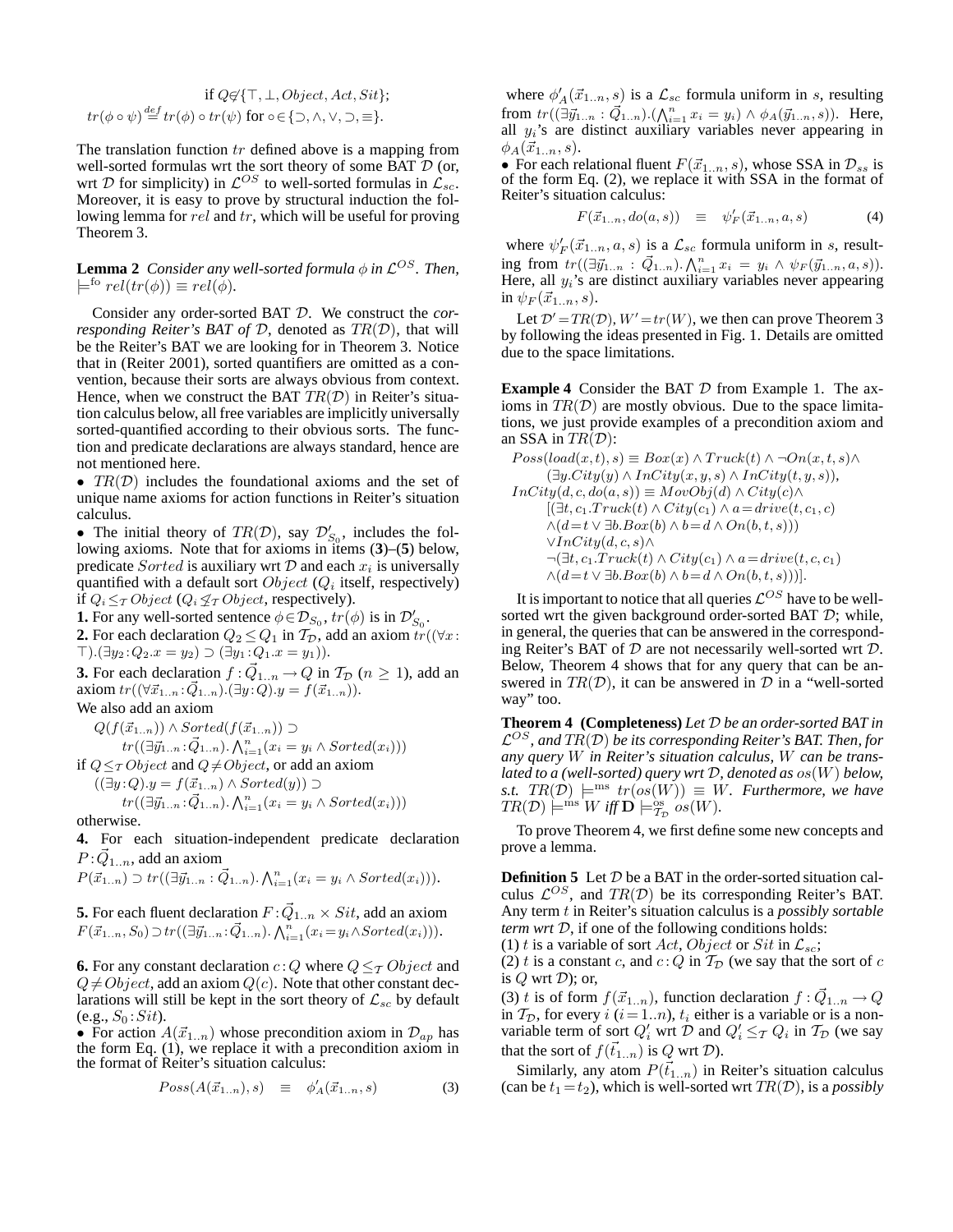*sortable atom wrt*  $D$ , if for every  $i$ ,  $t_i$  either is a variable or is a non-variable term s.t.:

(a) it is possibly sortable wrt  $D$ ; and

(b)  $P:\vec{Q}_{1..n}$  is in  $\mathcal{T}_{\mathcal{D}}$  (=:  $\top \times \top$ , respectively), the sort of  $t_i$  is  $Q'_i$  wrt  $D$  and  $Q'_i \leq_T Q_i$  wrt  $D$ .

Given any  $D$  in order-sorted situation calculus, it is easy to see that every atom (term, respectively) in  $TR(D)$  that can be considered as well-sorted wrt  $D$  is always a possibly sortable atom (term, respectively); while a possibly sortable atom (term, respectively) is not necessarily well-sorted wrt  $D$ .

**Lemma 3** *Let* D *be a BAT in the order-sorted situation calculus* L OS *, and* TR(D) *be its corresponding Reiter's BAT. Then, for any atom*  $P(\vec{t}_{1..n})$  *(can be*  $t_1 = t_2$ *) that is well-sorted in*  $\mathcal{L}_{sc}$  *but not possibly sortable wrt*  $\mathcal{D}$ *, we have*  $TR(\mathcal{D})$   $\models^{ms}$  $P(\vec{t}_{1,n}) \equiv false.$ 

Now we define a function which transforms a formula in  $\mathcal{L}_{sc}$  wrt  $TR(\mathcal{D})$  to a well-sorted formula in  $\mathcal{L}^{OS}$  wrt  $\mathcal{D}.$ 

**Definition 6** Let  $D$  be a BAT in the order-sorted situation calculus  $\mathcal{L}^{OS}$ ,  $TR(\mathcal{D})$  be its corresponding Reiter's BAT and W be a regressable sentence in  $\mathcal{L}_{sc}$  wrt the background BAT  $TR(D)$ . Then, function  $os(W)$  is defined recursively as follows.

- 1. If W is either of the form  $(\forall x)W_1, (\exists x)W_1$ , where the default sort of x is Q (either Object, Act or Sit) in  $TR(\mathcal{D})$ , then  $os((\forall x)W_1) \stackrel{def}{=} (\forall x:Q)os(W_1)$ , and  $os(\exists x.W_1) \stackrel{def}{=} (\exists x:Q)os(W_1)$  $Q)$ os $(W_1)$ .
- 2. If W is one of the form  $\neg W_1, W_1 \wedge W_2, W_1 \vee W_2$ , then  $os(\neg W_1) \stackrel{def}{=} \neg os(W_1), \ \ os(W_1 \wedge W_2) \stackrel{def}{=} os(W_1) \wedge os(W_2),$  $os(W_1 \vee W_2) \stackrel{def}{=} os(W_1) \vee os(W_2).$
- 3. If W is atomic and not possibly sortable, then  $W \stackrel{def}{=} false$ .
- 4. If W is atomic and possibly sortable, assume that  $var(W) = \langle x_1, \cdots, x_n \rangle$  is the vector of free variables appeared from left to right in  $W$  (including repeated ones). For each  $i = 1..n$ , suppose that  $x_i$  appears as an argument of a function  $f_i$  in some term or as an argument of a predicate  $P_i$  in W. Let  $Q_i$  be the sort appeared in the  $k_i$ -th position of the declaration of  $f_i$  ( $P_i$ , respectively), if  $x_i$  appears in the  $k_i$ -th position of  $f_i$  ( $P_i$ , respectively) in W. Then, let  $I_W = \{i \mid x_i \in var(W), Q_i \leq \tau \tilde{Object}, Q_i \neq Object\}$ , and  $\vec{y}$ : $\vec{Q} = \{y_i : Q_i \mid i \in I_W\}$ , where  $y_i$ 's are auxiliary variables never appeared in  $W$  and each  $y_i$  is distinct from others. And,  $os(W) \mathop{=}\limits^{def} (\exists \vec{y} : \vec{Q}) (W_0 \wedge \bigwedge_{i \in I_W} x_i = y_i),$  where  $W_0$ is obtained from substituting each  $x_i$  with  $y_i$  for  $i \in I_W$ .

**Proof sketch for Theorem 4**. First, for any query W in Reiter's situation calculus, let  $W' = os(W)$ . By using structural induction and Lemma 3, it is easy to prove that  $W'$  is a wellsorted query wrt D in OSL and  $TR(D) \models^{ms} W \equiv tr(W')$ . Then, by Theorem 3 and  $TR(D) \models^{\text{ms}} W = tr(W')$ , it is easy to see that  $\mathbf{D} \models_{\mathcal{T}_{\mathcal{D}}}^{\text{os}} W'$  iff  $TR(\mathcal{D}) \models^{\text{ms}} tr(W')$  iff  $TR(\mathcal{D}) \models^{\text{ms}} W$ . Proof details are omitted due to the space limitations. But, we provide some examples below to illustrate the statement.

**Example 5** Here are simple examples of computing  $os(W)$ from  $\hat{W}$  in  $\mathcal{L}_{sc}$ . Consider the  $T\hat{R}(\mathcal{D})$  in Example 4. Let  $On(Boston, T_1, S_1)$  (denoted as  $W_3$ ) be a query in  $\mathcal{L}_{sc}$ , where  $S_1$  is some situation instance. According to the way  $TR(D)$  is constructed, we have  $TR(D) \models^{\text{ms}} \overline{On}(o, t, s)$  $Box(o)$  and  $TR(\mathcal{D}) \models^{\text{ms}} \neg Box(Boston)$ . So,  $TR(\mathcal{D}) \models^{\text{ms}}$  $W_3 \equiv false$ . Hence,  $os(W_3) \stackrel{def}{=} false$ .

Let  $W_4$  be  $\forall s.\exists o.\neg InCity(o, Pasadena, s)$ , which is also a query in  $\mathcal{L}_{sc}$ , where  $o:Object$  and  $s: Sit$  hold by default. Then,  $os(W_4)$  is  $\forall s : Sit. \exists o : Object. \neg (\exists b : MovObj.b = o \land$  $InCity(b, Pasadena, s)$ , since  $TR(D) \models^{ms} InCity(o, c, s) \supset$  $MovObj(o) \wedge City(c)$ . And it is easy to prove that  $TR(\mathcal{D}) \models^{\text{ms}}$  $W_4 \equiv tr(\omega s(W_4)).$ 

# Computational Advantages of  $\mathcal{L}^{OS}$

In this section, we discuss the advantages of using OSL and the order-sorted regression operator based on it.

Given any BAT  $D$  in  $\mathcal{L}^{OS}$ , it is easy to see that Reiter's regression operator  $R$  (Reiter 2001) still can be applied to (well-sorted) regressable formulas (wrt  $\mathcal{D}$ ). Moreover, one can prove that  $\mathcal{R}[W]$  is a formula in  $\mathcal{L}^{OS}$  uniform in  $S_0$  and  $\mathbf{D} \models_{T_{\mathcal{D}}}^{\infty} W \equiv \mathcal{R}[W]$ . However, using the order-sorted regression operator  $\mathcal{R}^{os}$  sometimes can give us computational advantages in comparison to using Reiter's regression operator  $R$ . But first of all, we show that the computational complexity of using  $\mathcal{R}^{os}$  is no worse than that of  $\mathcal{R}$ .

For the regression operator  $R$  that can be used either in  $\mathcal{L}^{OS}$  or in  $\mathcal{L}_{sc}$  ( $\mathcal{R}^{os}$  used in  $\mathcal{L}^{OS}$ , respectively), we can construct a *regression tree* rooted at W for any regressable query W in either language. Each node in a regression tree of  $\mathcal{R}[W]$  ( $\mathcal{R}^{os}[W]$ , respectively) corresponds to a sub-formula computed by regression, and each edge corresponds to one step of regression according to the definition of the regression operator. In the worst case scenario, for any query  $W$ in  $\mathcal{L}^{OS}$ , the regression tree of  $\mathcal{R}^{os}[W]$  will have the same number of nodes as the regression tree of  $\mathcal{R}[W]$  (and linear to the number of nodes in the regression tree of  $\mathcal{R}[tr(W)]$  wrt  $TR(D)$ ). Moreover, based on the assumption that our sort theory of  $D$  is simple with empty equational theory, whose corresponding sort hierarchy is a meet semi-lattice, finding a unique (well-sorted) MGU takes the same time as in the unsorted case (Schmidt-Schauβ 1989; Jouannaud & Kirchner 1991; Weidenbach 1996). Hence, the overall computational complexity of building the regression tree of  $\mathcal{R}^{os}[W]$  is at most linear to the size of Reiter's regression tree.

**Theorem 5** *Consider any regressable sentence* W *with a* background BAT  $D$  in order-sorted situation calculus  $\mathcal{L}^{OS}$ . *Then, in the worst case scenario, the complexity of computing*  $\mathcal{R}^{os}[W]$  *is the same as that of computing*  $\mathcal{R}[W]$ *, which is also the same as the complexity of computing*  $\mathcal{R}[tr(W)]$  *in the corresponding Reiter's BAT* TR(D)*.*

On the other hand, under some circumstances, the regression of a query in  $\mathcal{L}^{OS}$  using  $\mathcal{R}^{os}$  instead of  $\mathcal R$  will give us computational advantages. Consider any query (i.e., a regressable sentence) W with a background BAT  $\mathcal{D}$  in  $\mathcal{L}^{OS}$ . Then, the computation of  $\mathcal{R}^{os}[W]$  wrt  $\mathcal D$  can sometimes terminate earlier than that of  $\mathcal{R}[W]$  wrt  $\mathcal{D}$ , and also earlier than the computation of  $\mathcal{R}[tr(W)]$  wrt  $TR(\mathcal{D})$ . In particular, we have the following property.